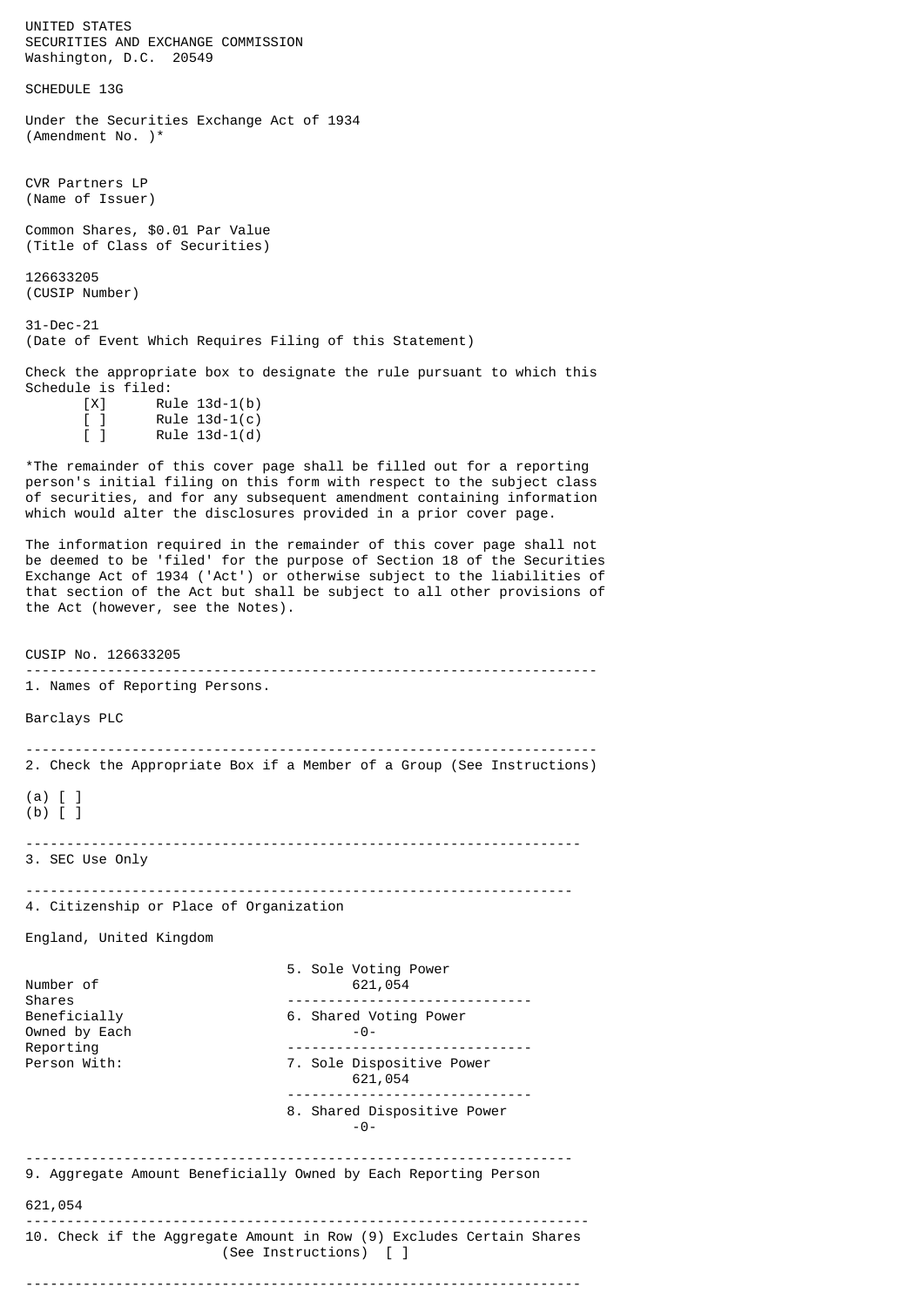11. Percent of Class Represented by Amount in Row (9) 5.81% ----------------------------------------------------------------- 12. Type of Reporting Person (See Instructions) HC --------------------------------------------------------------- CUSIP No. 126633205 ---------------------------------------------------------------- 1. Names of Reporting Persons. Barclays Bank PLC ----------------------------------------------------------------------- 2. Check the Appropriate Box if a Member of a Group (See Instructions) (a) [ ] (b) [ ] --------------------------------------------------------------------- 3. SEC Use Only --------------------------------------------------------------------- 4. Citizenship or Place of Organization England, United Kingdom 5. Sole Voting Power Number of 621,054<br>Shares extending the contract of 621,054 Shares ------------------------------ 6. Shared Voting Power<br>-0-Owned by Each<br>Reporting Reporting<br>
Person With: T. Sole Dispositive Power 7. Sole Dispositive Power 621,054 ------------------------------ 8. Shared Dispositive Power -0- --------------------------------------------------------------------- 9. Aggregate Amount Beneficially Owned by Each Reporting Person 621,054 --------------------------------------------------------------------- 10. Check if the Aggregate Amount in Row (9) Excludes Certain Shares (See Instructions) [ ] --------------------------------------------------------------------- 11. Percent of Class Represented by Amount in Row (9) 5.81% -------------------------------------------------------------------- 12. Type of Reporting Person (See Instructions) BD ------------------------------------------------------------------- CUSIP No. 126633205 ---------------------------------------------------------------- Item 1. (a) Name of Issuer: CVR Partners LP (b) Address of Issuer's Principal Executive Offices: 2277 Plaza Drive Suite 500 Sugar Land TX 77479 ------------------------------------------------------------------ ---------------------------------------------------------------- Item 2. (a) Name of Person Filing: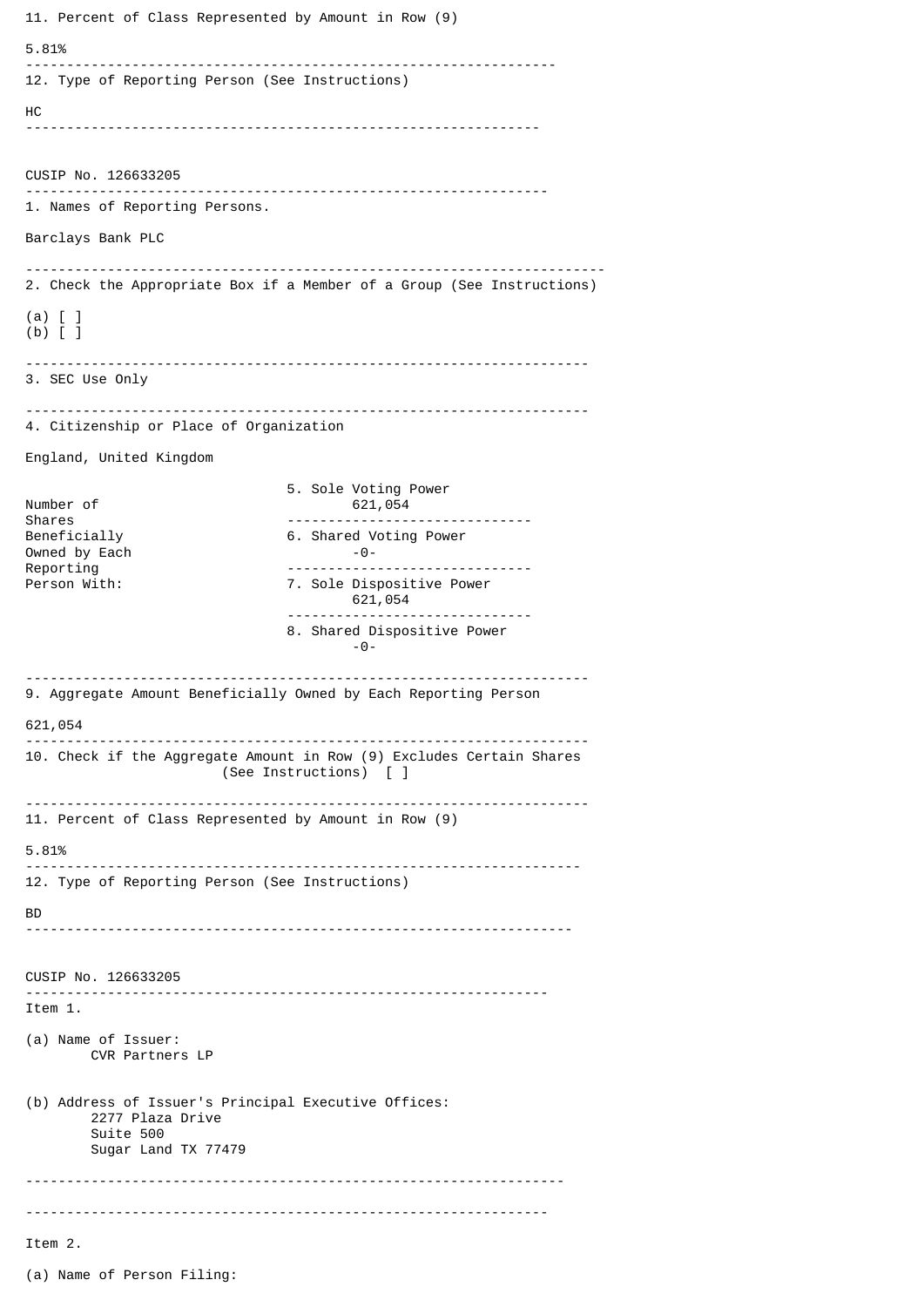(1) Barclays PLC (2) Barclays Bank PLC (b) Address of Principal Business Office or, if none, Residence: (1) Barclays PLC 1 Churchill Place, London, E14 5HP, England (2) Barclays Bank PLC 1 Churchill Place, London, E14 5HP, England (c) Citizenship: (1) Barclays PLC: England, United Kingdom (2) Barclays Bank PLC: England, United Kingdom (d) Title of Class of Securities: Common Shares, \$0.01 Par Value (e) CUSIP Number: 126633205 ---------------------------------------------------------------------- Item 3. If this statement is filed pursuant to Sub-Section 240.13d-1 (b) or 240.13d-2(b) or (c), check whether the person filing is a: (a) [X] Broker or dealer registered under section 15 of the Act (15 U.S.C. 78o); (b)  $\lceil$  ] Bank as defined in section 3(a)(6) of the Act (15 U.S.C. 78c); (c)  $\begin{bmatrix} 1 \end{bmatrix}$  Insurance company as defined in section 3(a)(19) of the Act (15 U.S.C. 78c); (d) [ ] Investment company registered under section 8 of the Investment Company Act of 1940 (15 U.S.C. 80a-8); (e) [ ] An investment adviser in accordance with Sub-Section 240.13d-1(b)(1)(ii)(E); (f) [ ] An employee benefit plan or endowment fund in accordance with Sub-Section  $240.13d-1(b)(1)(ii)(F)$ ; (g) [X] A parent holding company or control person in accordance with Sub-Section  $240.13d-1(b)(1)(ii)(G);$ (h) [ ] A savings association as defined in Section 3(b) of the Federal Deposit Insurance Act (12 U.S.C. 1813); (i) [ ] A church plan that is excluded from the definition of an investment company under section  $3(c)(14)$  of the Investment Company Act of 1940 (15 U.S.C. 80a-3); (j) [X] A non-U.S. institution that is the functional equivalent of any of the institutions listed in Rule  $240.13d - 1$  (b)(1)(ii)(A) through (I); (k)  $\lceil$  | Group, in accordance with Sub-Section 240.13d-1(b)(1)(ii)(J). ------------------------------------------------------------------------ Item 4. Ownership. Provide the following information regarding the aggregate number and percentage of the class of securities of the issuer identified in Item 1. (a) Amount beneficially owned: See the response(s) to Item 9 on the attached cover page(s). (b) Percent of class: See the response(s)to Item 11 on the attached cover page(s). (c) Number of shares as to which the person has: (i) Sole power to vote or to direct the vote: See the response(s) to Item 5 on the attached cover page(s). (ii) Shared power to vote or to direct the vote: See the response(s) to Item 6 on the attached cover page(s). (iii) Sole power to dispose or to direct the disposition of: See the response(s) to Item 7 on the

attached cover page(s).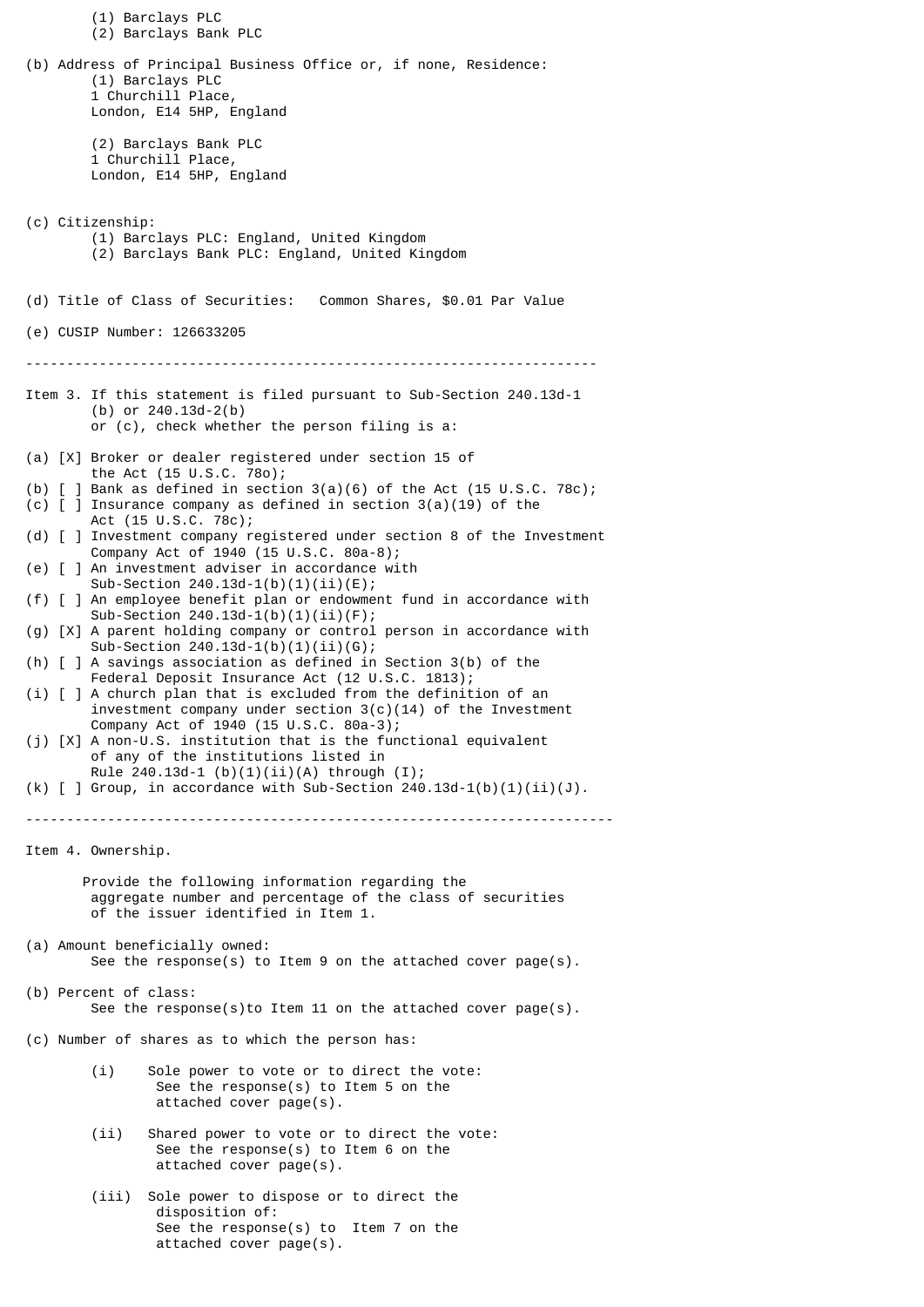disposition of: See the response(s) to Item 8 on the attached cover page(s). ----------------------------------------------------------------- Item 5. Ownership of Five Percent or Less of a Class. If this statement is being filed to report the fact that as of the date hereof the reporting person has ceased to be the beneficial owner of more than five percent of the class of securities, check the following [ ] --------------------------------------------------------------------- Item 6. Ownership of More than Five Percent on Behalf of Another Person. Not Applicable. ------------------------------------------------------------------- Item 7. Identification and Classification of the Subsidiary Which Acquired the Security Being Reported on By the Parent Holding Company. See Exhibit A. ------------------------------------------------------------------- Item 8. Identification and Classification of Members of the Group. Not Applicable. -------------------------------------------------------------------- Item 9. Notice of Dissolution of Group. Not Applicable. -------------------------------------------------------------------- Item 10. Certification. By signing below I certify that, to the best of my knowledge and belief, the securities referred to above were acquired and are held in the ordinary course of business and were not acquired and are not held for the purpose of or with the effect of changing or influencing the control of the issuer of the securities and were not acquired and are not held in connection with or as a participant in any transaction having that purpose or effect. SIGNATURE After reasonable inquiry and to the best of my knowledge and belief, I certify that the information set forth in this statement is true, complete and correct. Dated: February 07, 2022 By : Ramya Rao Title: Vice President -------------------------------------------------------------------- INDEX TO EXHIBITS

(iv) Shared power to dispose or to direct the

- Exhibit A Item 7 Information
- Exhibit B Joint Filing Agreement

------------------------------------------------------------------------